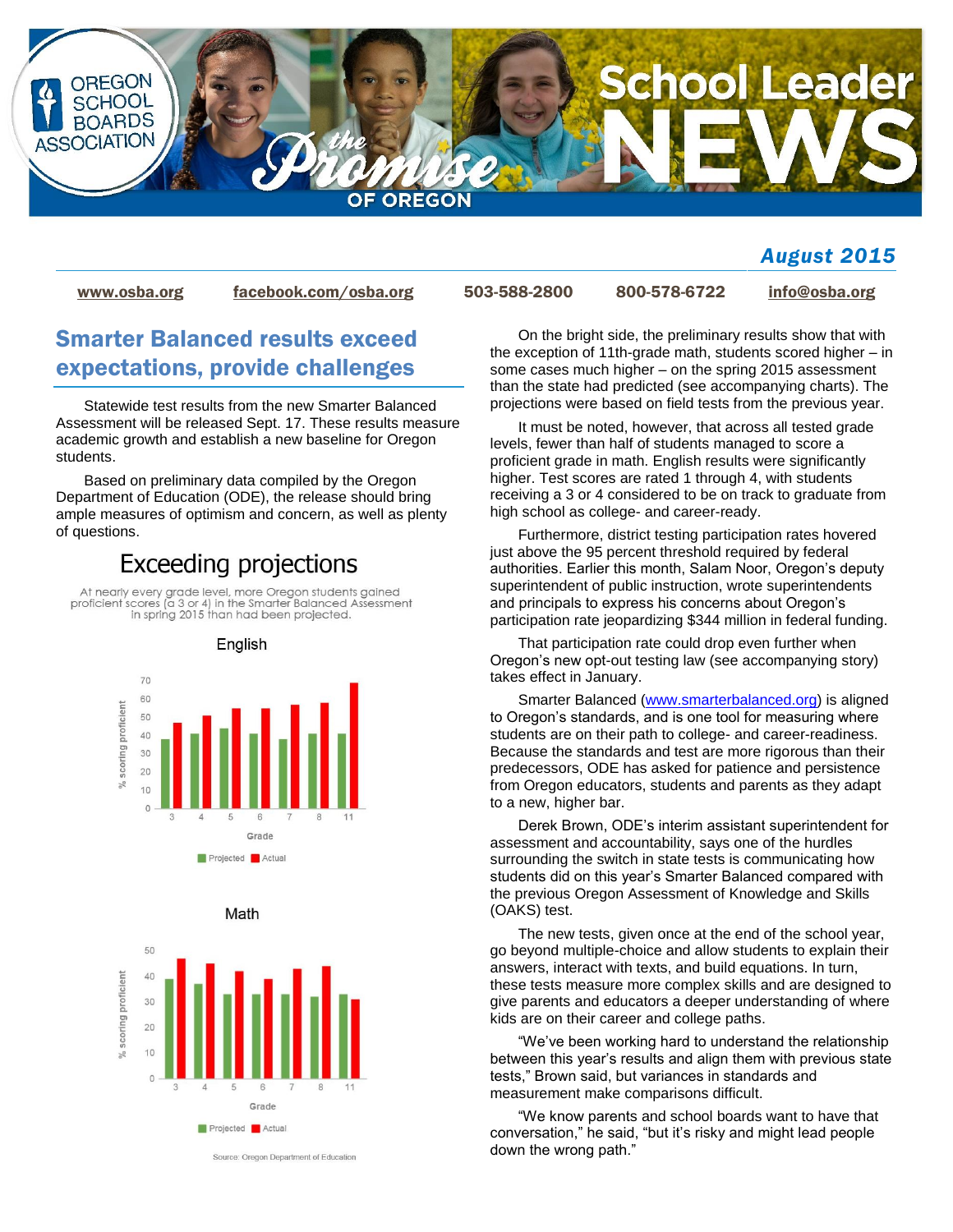Brown acknowledged that possibly the biggest challenge in relating scores year-over-year rests in Oregon's Essential Skills high school graduation requirements. Those state that to graduate, students must demonstrate proficiency in reading, writing and math.

A primary method of proving that mastery is surpassing a "cut score" derived from a standardized test. That score has not been determined yet for Smarter Balanced, but Brown said it was possible that a 2 would become the "cut score" across the board.

But both he and Meg Koch, ODE's Common Core communications coordinator, emphasized that a score below 2 on Smarter Balanced would not in and of itself prevent a student from graduating. Districts have the option of trying other assessments to show mastery, as well as using locally administered and scored work samples.

Koch said the department will support schools and districts in their communication efforts. Last week, ODE sent out a toolkit of resources, which can be found at [http://www.ode.state.or.us/search/page/?id=4302,](http://www.ode.state.or.us/search/page/?id=4302) to help communicate the results. One of the resources is a cover letter for parents to understand their child's results. The results pages show student raw scores in the different subject areas, as well as a breakdown on what are called "claim levels." An example for math would be discreet scores in "concepts and procedures," "problem solving/modeling and data analysis," and "communicating reasoning."

The results pages show parents where their child's score places them, between levels 1 and 4, and includes a description of the skills contained within the level in which their child scored.

Another issue stemming from the new assessment is the testing participation rate. The U.S. Department of Education's participation standard is 95 percent.

In an Aug. 17 email to school district leaders statewide, Noor, Oregon's schools chief, said participation statewide had barely met that 95 percent level. He noted that two key subgroups – African-American students and disabled students – had fallen below the participation standard in English and math testing.

Even more troubling, Noor wrote, is that 21 of Oregon's 197 K-12 districts – over 10 percent – had overall participation rates below 95 percent.

"I am deeply concerned by this decrease in participation for a number of reasons," Noor wrote.

Among them, he wrote, are the \$344 million in federal funding at risk, as well as the potential to limit the state's and districts' ability to identify and address achievement gaps. Noor said ODE would be contacting districts in coming weeks with plans on how to improve participation.

"With the passage of House Bill 2655, (which) goes into effect on Jan. 1 and gives parents and adult students the right to annually opt out of statewide summative assessments, it will be more important than ever that districts communicate with their parents and communities about the purpose and value of these tests," he wrote, "so that we can address parents' concerns and help them understand the impact of opting out."

#### *Smarter Balanced key dates*

- **Sept. 17:** Public release of scores will include results by school, district and student demographic group
- **Oct. 15:** School and district report cards released – will include student performance on state tests, but schools will not be rated this first year
- **Jan. 1, 2016:** House Bill 2655 takes effect, requiring that schools notify parents about opt-out options from tests at least 30 days before state assessments are administered

### **Smarter Balanced Assessment Opt-Out FAQ**

Wondering how and when to comply with House Bill 2655, Oregon's new "opt-out" law on state testing? OSBA's policy staff has created a series of questions and answers to assist schools.

The new law, which takes effect in Jan. 2016, requires the Oregon Department of Education (ODE) to develop an opt-out form for parents. Districts and charter schools will be required to inform parents about their options in having students opt out of state testing at least 30 days before the tests are administered in 2016.

Such notice must also be sent to parents at the beginning of the 2016-17 school year and beyond, and again at least 30 days before testing.

#### Some frequently asked questions include:

- $\bullet$ What is opting out of state testing?
- Is opting out allowed?
- When does the law go into effect?
- Why are students opting out?  $\bullet$
- How can a student opt out?
- What must districts and charter schools do?
- What about federal requirements?

The complete question-and-answer sheet can be found on the OSBA website. Click here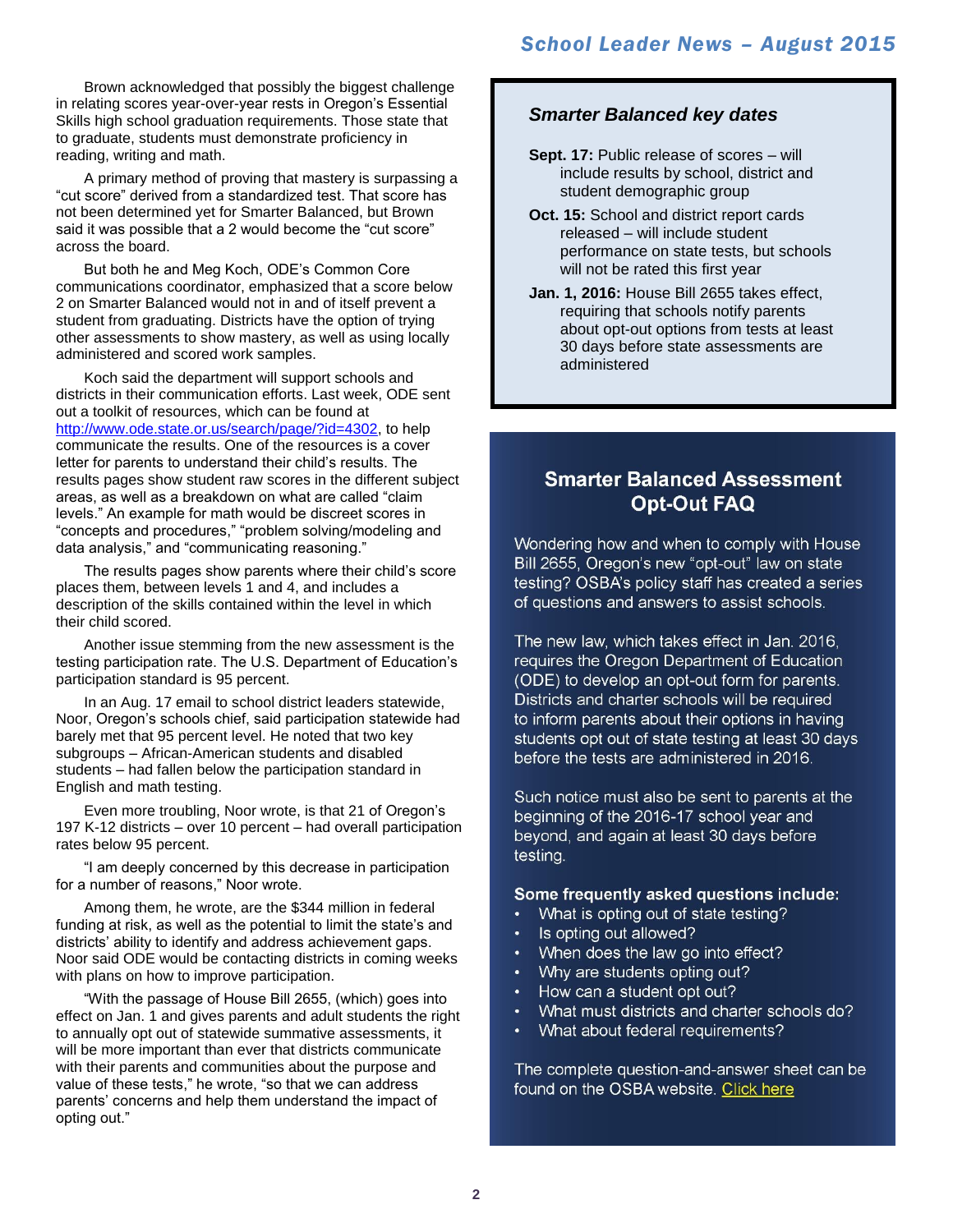## *School Leader News – August 2015*

## Speaker unravels knots during 'Summer Camp for School Boards'

Keynote speaker Mike Weber tied his audience in knots during OSBA's annual "Summer Camp for School Boards" conference to demonstrate an important point.

Nearly 200 people attended the event in Bend, and many of them found themselves unable to unravel a mystery: how to escape from a partner when both were attached by strings looped around the wrists. After much twisting and turning, Weber showed them an easy trick to escape.



*Summer Board Conference attendees learn a valuable lesson from a keynote address on "Breaking the Unwritten Rules."*

The lesson? "Most of the things that seem impossible are possible if they are important enough," Weber said.

His keynote address on "Breaking the Unwritten Rules" focused on looking at problems from a different perspective to create solutions and provide more effective leadership.

Other notable speakers at the conference, preconference and Administrative Professionals Workshop included Margaret Bird (Children's Land Alliance Supporting Schools), who discussed the need to maximize returns from land held in trust for schools, and Ann Macfarlane (Jurassic Parliament), who coached attendees on parliamentary procedure.



*Ann Macfarlane of Jurassic Parliament coaches attendees on parliamentary procedure.*

OSBA staff and guest speakers also addressed issues ranging from "The Promise of Oregon" campaign to recent legislative actions to school law to board chair responsibilities.

# In the Loop: Want to fill the gaps? Demonstrate them first

We are entering a new school year with all the optimism that comes with a fresh start. In Oregon we have set optimistic goals for public education to fulfill our children's dreams of a promising future. The 40-40-20 goals aim for a 100 percent high school graduation rate by 2025 – very much on our horizon at 10 years away. As we start the new school year it is important to summon the urgency to meet that vision, confront new challenges and always keep our goals in sight.

Among the challenges we face? The state Supreme Court's ruling on the 2013 PERS reforms means that rates will increase substantially in the 2017-19 biennium. The higher cost for districts takes money from the classroom. Health insurance premiums are also expected to rise, and in 2017 Oregon school districts will be subject to the "Cadillac tax" on health plans. Many plans offered by the Oregon Educators Benefit



*Betsy Miller-Jones Executive Director*

Board appear to trigger the tax. Oregon students have the second-highest class sizes in the country and spend one year less than the national average in first through 12th grade. Oregon is 46th in the nation in taxable resources going to K-12 education and our on-time graduation rate ranks 49th nationally.

Our challenges are clearly immense. As school board leaders it is important that we keep a clear vision and challenge our staff, students, community and state leaders to work together to get us there. We need to fulfill our promise to our students for an education that will prepare them for their future.

How do we do that?

As you plan for coming years, keep a running comparison of what it would take in your district to meet national averages on class size, full school year and days. What would it take to mentor, counsel and motivate for a 100 percent graduation rate? Build that model on paper, and identify the gaps. Where they don't cost money, implement. Where they do cost money, we need to demonstrate the gap to the community and legislators and advocate for funding to meet our targets.

The Quality Education Model, designed to demonstrate what it would take for Oregon to reach a target of 90 percent high school graduation, would require about \$9.2 billion per biennium – \$1.8 billion more than the \$7.4 billion allocated for 2015-17. That would just get us to about the national average for class size and length of year.

The conversation with the public and legislators must be about where we want to be, and our commitment to that goal. Keep data at the forefront. Those data include student achievement test scores, class sizes, graduation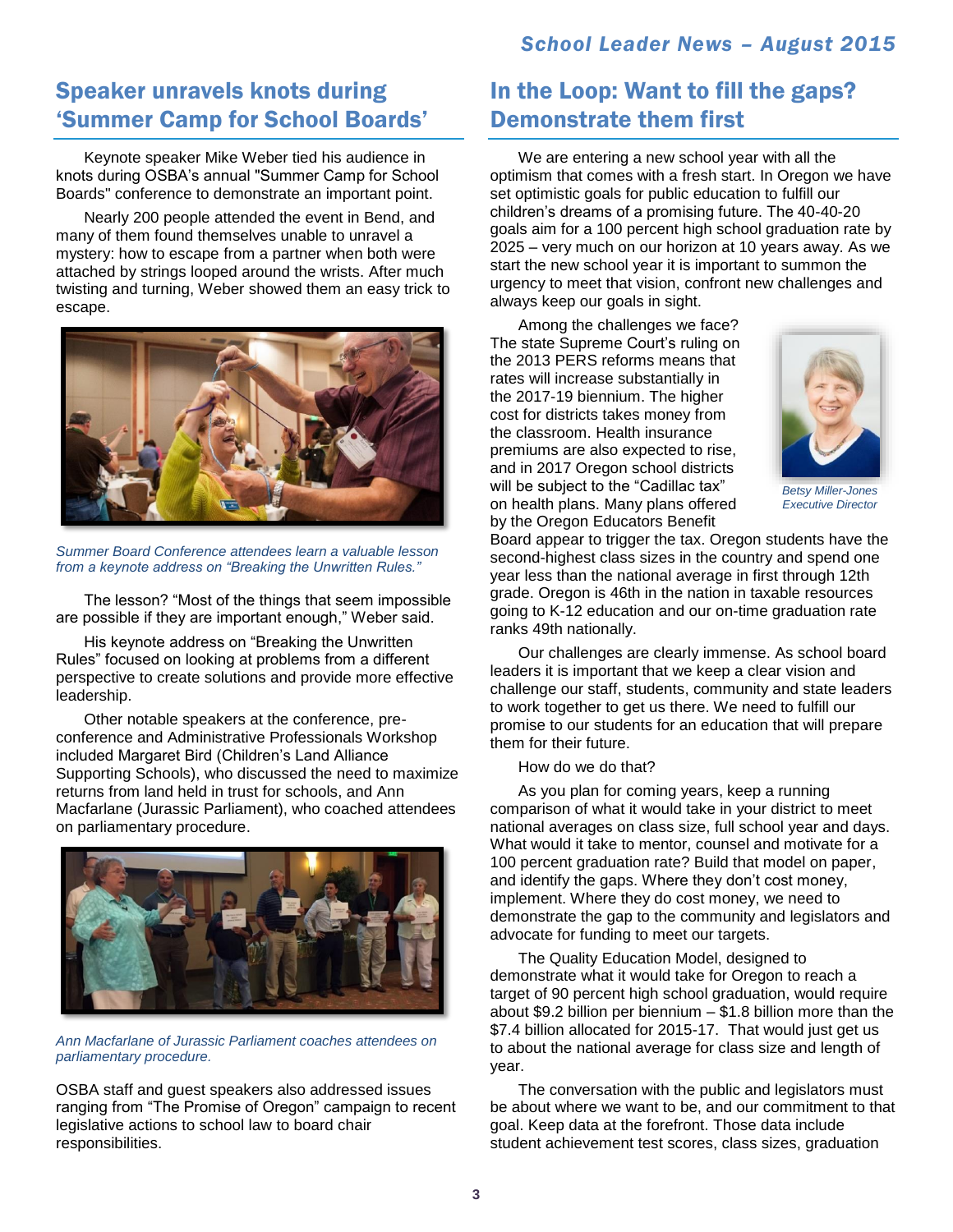### *School Leader News – August 2015*

rates, educational achievement gaps and, perhaps most importantly, exactly what your district knows how to do if given additional resources to close those gaps. And how much it costs.

Student achievement data, and, yes, the Smarter Balanced Assessment tests, are part of that picture. We need to demonstrate clearly where we are in Oregon in relation to our expectations, and to other schools, communities and states. Those data give us leverage to close the achievement gap and properly prepare our students for their future. Share your successes as well – for example, the clear demonstration of what we can do with Career Technical Education, early education and improving high school graduation. But we must have the necessary resources to expand these programs to reach all children.

Without a clear expression of the gaps, and the urgency and motivation to provide the resources, we are only going to stay mired where we are. That will not meet our commitment to our students. Your leadership is vital in conveying this message and expressing it with the data and positive examples from your district and students.

# Save the date for the 2015 Fall Regional Meetings



#### **Keeping School Boards Informed, Engaged and Relevant**

*The pace of change in public education is rapid. Fall Regionals give you a leg up.*

OSBA invites you to attend the 2015 Fall Regional Meetings to discuss opportunities and challenges facing boards and districts across our state.

Fall regionals are a great opportunity to meet fellow board members in your region, exchange ideas and build support for local education initiatives. And we need your help as well. Feedback from board members and school leaders helps quide our advocacy work and allows us to better address the service needs of our constituents: YOU. This is your opportunity to help shape the work of OSBA and impact the policies and programs we advocate for in Salem.

## *2015 Fall Regional Meeting Schedule*

| <b>Date</b>      | <b>City</b>  | <b>Counties</b>                |
|------------------|--------------|--------------------------------|
| Wed., Sept. 16   | Seaside      | Tillamook, Clatsop             |
| Tues., Sept. 22  | Roseburg     | Douglas                        |
| Wed., Sept. 23   | Bandon       | Coos, Curry                    |
| Thurs., Sept. 24 | Medford      | Jackson, Josephine,<br>Klamath |
| Tues., Sept. 29  | Portland     | Multnomah                      |
| Wed., Sept. 30   | Clackamas    | Clackamas                      |
| Wed., Sept. 30   | Hillsboro    | Columbia, Washington           |
| Thurs., Oct. 1   | Eugene       | Lane                           |
| Thurs., Oct. 1   | Salem        | Marion, Polk, Yamhill          |
| Mon., Oct. 5     | <b>Burns</b> | Harney                         |
| Mon., Oct. 5     | Vale         | Malheur                        |
| Tues., Oct. 6    | Paisley      | Lake                           |
| Tues., Oct. 6    | Pendleton    | Morrow, Umatilla               |
| Wed., Oct. 7     | Enterprise   | Wallowa                        |
| Mon., Oct. 12    | John Day     | Grant                          |
| Tues., Oct. 13   | La Grande    | Union, Baker                   |
| Thurs., Oct. 15  | Redmond      | Crook, Deschutes,<br>Jefferson |
| Mon., Oct. 19    | The Dalles   | Hood River, Wasco              |
| Tues., Oct. 20   | Condon       | Gilliam, Sherman,<br>Wheeler   |
| Thurs., Oct. 22  | Albany       | Benton, Lincoln, Linn          |
| Thurs., Oct. 29  | McMinnville  | Yamhill                        |

For more information, visit the Fall Regionals webpage: [www.osba.org/Calendar/Events/Fall\\_Regionals-2015.aspx](http://www.osba.org/Calendar/Events/Fall_Regionals-2015.aspx)

**Note:** *Online registration and purchases through OSBA's website will be unavailable until Monday, Aug. 31 due to a scheduled upgrade.*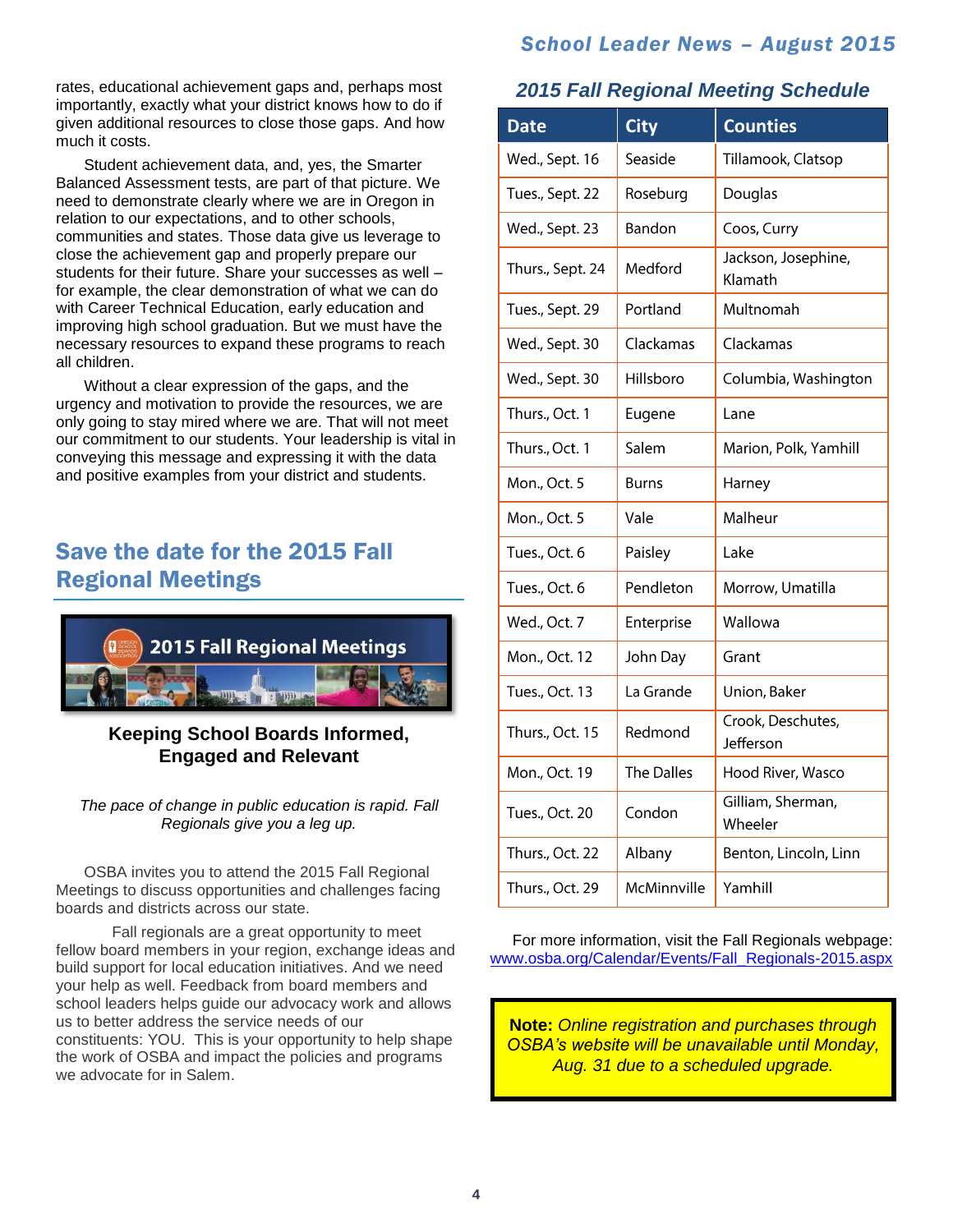### *School Leader News – August 2015*

## Promise update: New phase begins this fall with videos, photos

Less than a year after its official launch, "The Promise of Oregon" campaign is gearing up for its next phase.



OSBA staff and videographers from Blue Chalk Media will be visiting four school districts in the coming two weeks to shoot a video that will debut Nov. 13 at OSBA's Annual Convention in Portland: [www.osba.org/ac](http://www.osba.org/ac)

In the next few weeks, the Promise team will also visit six more districts statewide to take photographs of at least 150 students for posting on the Promise website [\(www.promiseoregon.org\)](http://www.promiseoregon.org/). The students will again be asked to say in their own words why they represent "The Promise of Oregon."

Also coming in early 2016 will be the debut of four new videos showcasing cutting-edge programs – STEM, CTE, the arts and more – at four districts from around the state. Look for more information on those programs, as well as a list of forward-looking programs statewide, in a future issue of School Leader News.

During its first year, the campaign celebrated the accomplishments of Oregon students and helped galvanize support for increased funding for public schools. Legislators ultimately settled on a State School Fund figure of \$7.4 billion for 2015-17 – up \$850 million from the last biennium.

## OSBA Convention focuses on Promise, best practices

If you haven't already done so, now is the time to reserve your spot at OSBA's 69th Annual Convention Nov. 12-15 in downtown Portland. The theme is "Celebrate the Promise of Oregon: Sharing Best Practices."

Keynote speakers include Nicholas Kristof, a two-time Pulitzer Prize winner and graduate of Yamhill Carlton High School. Kristof is also the celebrity face of the Promise campaign, which celebrates the accomplishments of Oregon students and promotes funding public education so they can reach their potential.

Other keynote speakers are John-Michael Keyes, who has promoted school safety since his daughter's 2006 death in a school hostage situation, and Donna Hartley, an author and motivational speaker.

New board members elected since Dec. 1, 2014, receive a significant discount – it's only \$75 total to register. All others receive \$50 off registration fees through Oct. 9.

Room blocks at the Portland Marriott Downtown Waterfront open Sept. 14, and are on a first-come, firstserved basis. Attendees must register for hotel rooms directly – lodging is not part of convention registration.

Registration materials can be found at: [www.osba.org/ac](http://www.osba.org/ac)

Questions? Contact our event staff at [info@osba.org](mailto:info@osba.org) or 800-578-6722.



**Note:** *Online registration and purchases through OSBA's website will be unavailable until Monday, Aug. 31 due to a scheduled upgrade.*

# OSBA elections are approaching – be sure to vote

OSBA elections will be held this year from Nov. 16 to Dec. 18. Thirteen seats are open on the OSBA Board of Directors, as well as all 19 seats on the Legislative Policy Committee (LPC).

Open this year are all even-numbered Board positions (except position 2), as well as Board seats 1, 3, 9, 17 and 19. OSBA Board terms are for two years, and LPC terms are for one year.

Nominations are open through Oct. 2. Boards wishing to nominate must do so by formal resolution and timely submittal of nomination forms to OSBA.

Local boards will be voting on OSBA Board and LPC representatives for each region, as well as any resolutions. Fall Regionals, which begin in mid-September, offer a good chance to meet the candidates.

OSBA reminds members to ask board chairs to place the election on board meeting agendas.

Election materials and a calendar can been found on the OSBA website at: [www.osba.org/About%20OSBA/LeftNav/Election\\_Center.a](http://www.osba.org/About%20OSBA/LeftNav/Election_Center.aspx) [spx](http://www.osba.org/About%20OSBA/LeftNav/Election_Center.aspx)